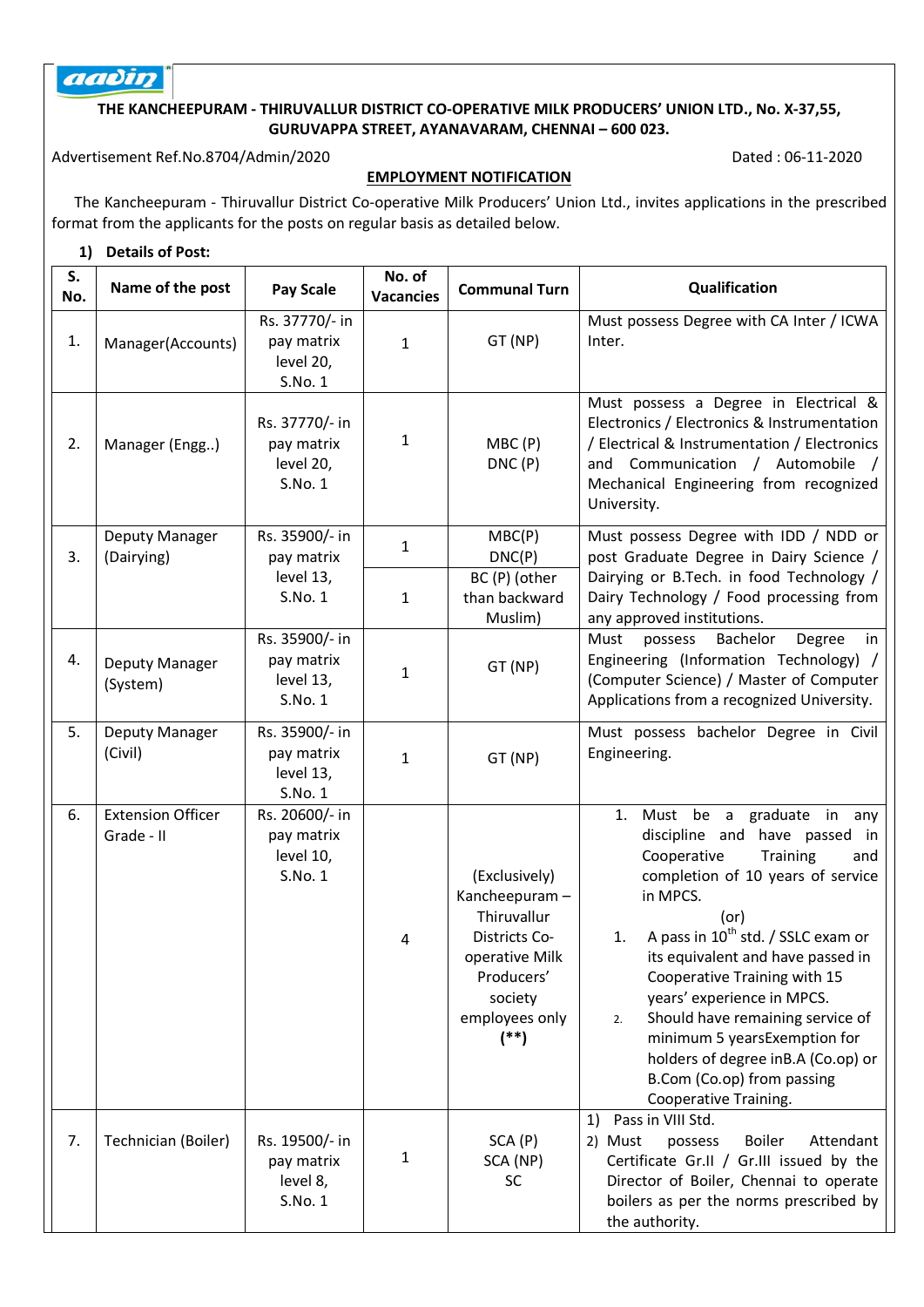| 8.  | Technician      | Rs. 19500/- in |                |                | 1) Pass in SSLC, or its equivalent.          |
|-----|-----------------|----------------|----------------|----------------|----------------------------------------------|
|     | (Refrigeration) | pay matrix     | 1              | MBC(P)         | 2) ITI Certificate in Refrigeration & Air    |
|     |                 | level 8,       |                | DNC(P)         | conditioner Mechanic with NTC (or)           |
|     |                 | S.No. 1        |                |                | Diploma in Mechanical Engineering.           |
|     |                 |                | $\overline{2}$ | GT(P)          |                                              |
|     | Senior Factory  | Rs. 15700/- in |                | BC(P)          |                                              |
| 9.  | Assistant       | pay matrix     |                | (other than    | Must have passed +2                          |
|     |                 | level 1,       | $\mathbf{1}$   | backward       | (or)                                         |
|     |                 | S.No.1         |                | Muslim)        | Must possess ITI in any trade.               |
|     |                 |                | $\mathbf{1}$   | MBC / DNC (NP) |                                              |
|     |                 |                |                |                | Only in case of non-availability of eligible |
|     |                 |                |                |                | internal candidates.                         |
| 10. | <b>DRIVERS</b>  | Rs. 19500/- in |                |                | 1. Must have passed VIII std., or its        |
|     | (H.V.D)         | pay matrix     |                |                | equivalent.                                  |
|     |                 | level 8,       | $\mathbf{1}$   | GT(P)          | Must be in possession of valid<br>2.         |
|     |                 | S.No. 1        |                |                | Driving License to drive Heavy               |
|     |                 |                |                |                | Vehicles.                                    |
|     |                 |                |                |                | Must possess a minimum 3 years'<br>3.        |
|     |                 |                |                |                | experience<br>as Heavy<br>Vehicle            |
|     |                 |                |                |                | Driver.                                      |
|     |                 |                |                |                | Only in case of non-availability of eligible |
|     |                 | Rs. 19500/- in |                | GT(P)          | internal candidates.                         |
| 11. | <b>DRIVERS</b>  | pay matrix     | $\mathbf{1}$   |                | 1. Must have passed VIII - std.,             |
|     | (L.V.D)         | level 8,       |                |                | Must be in possession of a valid<br>2.       |
|     |                 | S.No. 1        |                | SCA (P) / SCA  | Driving License to drive Light               |
|     |                 |                | $\mathbf{1}$   | (NP) / SC      | Vehicles.                                    |
|     |                 |                |                |                | Must have minimum 3 years'<br>3.             |
|     |                 |                |                |                | experience as Light Vehicle Driver.          |

**Place of posting: Chennai, Kancheepuram & Thiruvallur Districts.** 

# **Types of Priority:**

Destitute widow, Ex-serviceman, Dependents of Ex-serviceman, Dependants of Serving Military service personnel's, Inter caste marriage, Freedom Fighter Tamil language sons and Daughters only, Burma, Ceylon Repatriates, Owners of land acquired by Government, Physically handicapped exclusively Ortho, Orphans.**\* If priority is not available non priority may be considered under the same communal classification.** 

(Communal Rotation mentioned clearly in the website: www.aavinmilk.com. The candidates belonging to above particular community alone may apply for the post earmarked for a particular community).

# **2) Application fees and processing fees:**

 The candidates belonging to the OC/MBC/ BC will be required to pay application and processing fee of **Rs.250/-(Nonrefundable**). SC/SCA/ST candidates will be required to pay processing fee of **Rs.100/-(Non-refundable**).

# **3) How to Apply**:

Application format with other details such as qualifications prescribed for the age and mode of selection are available in website www.aavinmilk.com. The filled application, complete in all respects along with Xerox copies of required document Demand Draft(if applicable) should be drawn in favour of **"The General Manager, K.T.D.C.M.P.U. Ltd.,** payable at **Chennai**  sent to "The General Manager, K.T.D.C.M.P.Union Ltd., 55, Guruvappa Street, Ayanavaram, Chennai – 600 023" either by Registered post /Speed post only.

**(\*\*) The Eligible employees of the Primary Milk Producers Co-operative Societies in The Kancheepuram – Thiruvallur Districts Co-operative Milk Producers' Union Ltd., working as Vender to Secretary and from Daily wages to consolidated pay etc., are alone to apply.** 

**Last date for receipt of application**:**27-11-2020 up to 5.30 PM.**

**GENERAL MANAGER**

Place: Chennai - 23.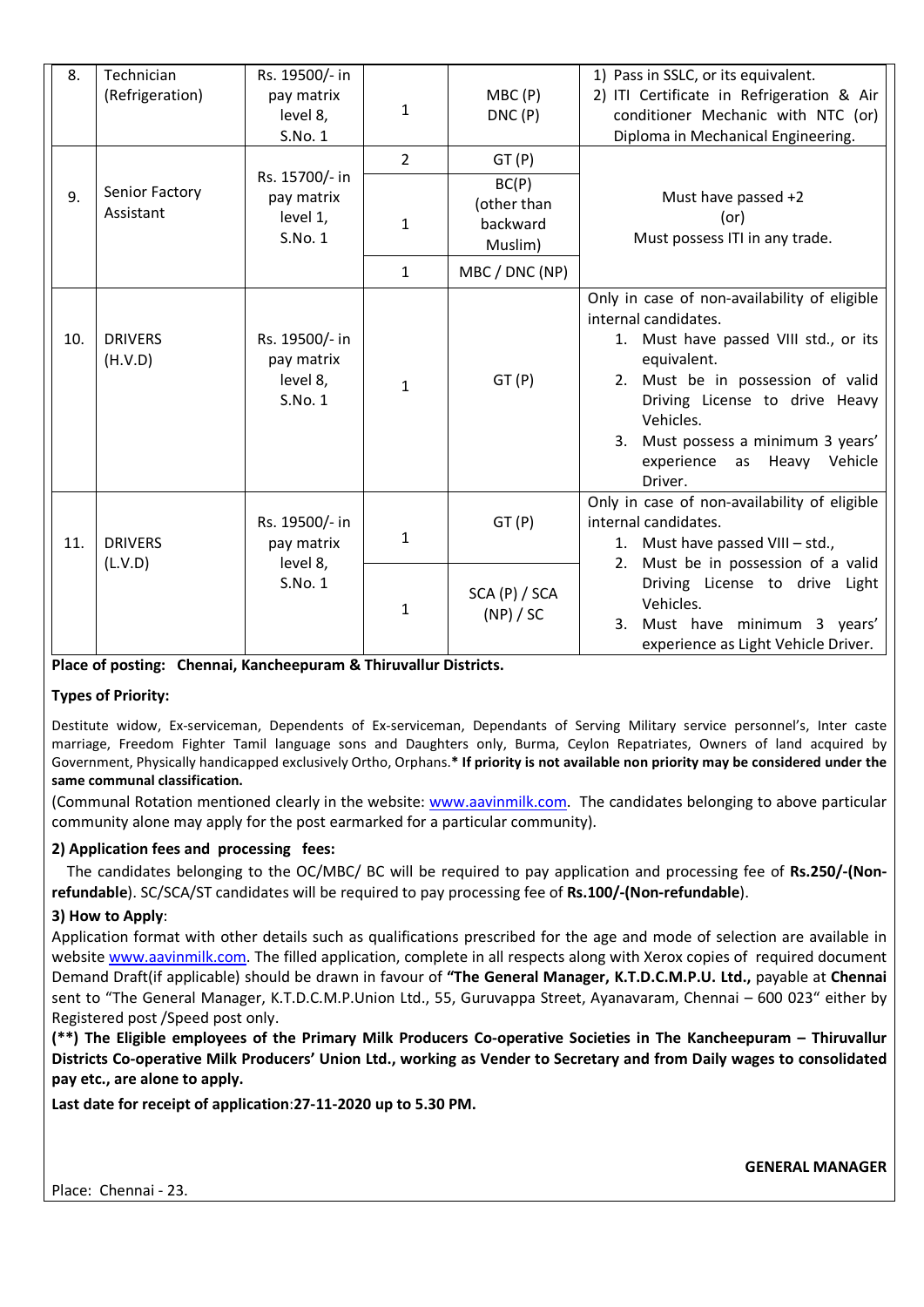#### THE KANCHEEPURAM - THIRUVALLUR DISTRICT COOPERATIVE MILK PRODUCERS' UNION LTD., X37 55, GURUVAPPA STREET, AYANAVARAM, CHENNAI - 600 023.

## APPLICATION FORM

Please affix recent passport size photo here

| Post Applied For             |                  |
|------------------------------|------------------|
| Advertisement No.<br>1& Date | 8704/Admin./2020 |

| 1               | Name of the Candidate<br>(In BLOCK LETTERS)        |                |           |                     |                    |        |           |               |  |  |
|-----------------|----------------------------------------------------|----------------|-----------|---------------------|--------------------|--------|-----------|---------------|--|--|
| $\overline{2}$  | Gender (Tick in relevant                           |                | Male      |                     |                    |        | Female    |               |  |  |
|                 | Box)                                               |                |           |                     |                    |        |           |               |  |  |
| 3               | Date of Birth                                      | Date           |           | Month               |                    |        | Year      |               |  |  |
| $\overline{4}$  | Age as on 01.07.2020<br>(in completed years)       |                |           |                     |                    |        |           |               |  |  |
| 5               | <b>Father's Name</b>                               |                |           |                     |                    |        |           |               |  |  |
| 6               | Mother's Name                                      |                |           |                     |                    |        |           |               |  |  |
| $\overline{7}$  | <b>Marital Status</b><br>(Tick in relevant Box)    | <b>Married</b> |           |                     |                    |        | Unmarried |               |  |  |
| 8               | Spouse Name<br>Husband / Wife                      |                |           |                     |                    |        |           |               |  |  |
| 9               | If applicant is Female                             | Widow          |           |                     | Destitute<br>Widow |        |           | <b>Others</b> |  |  |
| 10              | Place of Birth                                     |                |           |                     |                    |        |           |               |  |  |
| 11              | <b>Native District and State</b>                   |                |           |                     |                    |        |           |               |  |  |
| 12 <sup>2</sup> | If other than TN, Specify<br>the name of the State |                |           |                     |                    |        |           |               |  |  |
| 13              | <b>Mother Tongue</b>                               |                |           |                     |                    |        |           |               |  |  |
| 14              | Other Language Known                               |                |           |                     |                    |        |           |               |  |  |
| 15              | Nationality<br>(Tick in relevant Box)              | Indian         |           |                     |                    | Others |           |               |  |  |
| 16              | Religion (Please specify)                          |                |           |                     |                    |        |           |               |  |  |
| 17              | Address for communication                          |                |           |                     |                    |        |           |               |  |  |
|                 | Door No:                                           |                |           | <b>Street Name:</b> |                    |        |           |               |  |  |
|                 | City / Village:                                    |                | District: |                     |                    |        |           |               |  |  |
|                 | State:                                             |                | Pincode:  |                     |                    |        |           |               |  |  |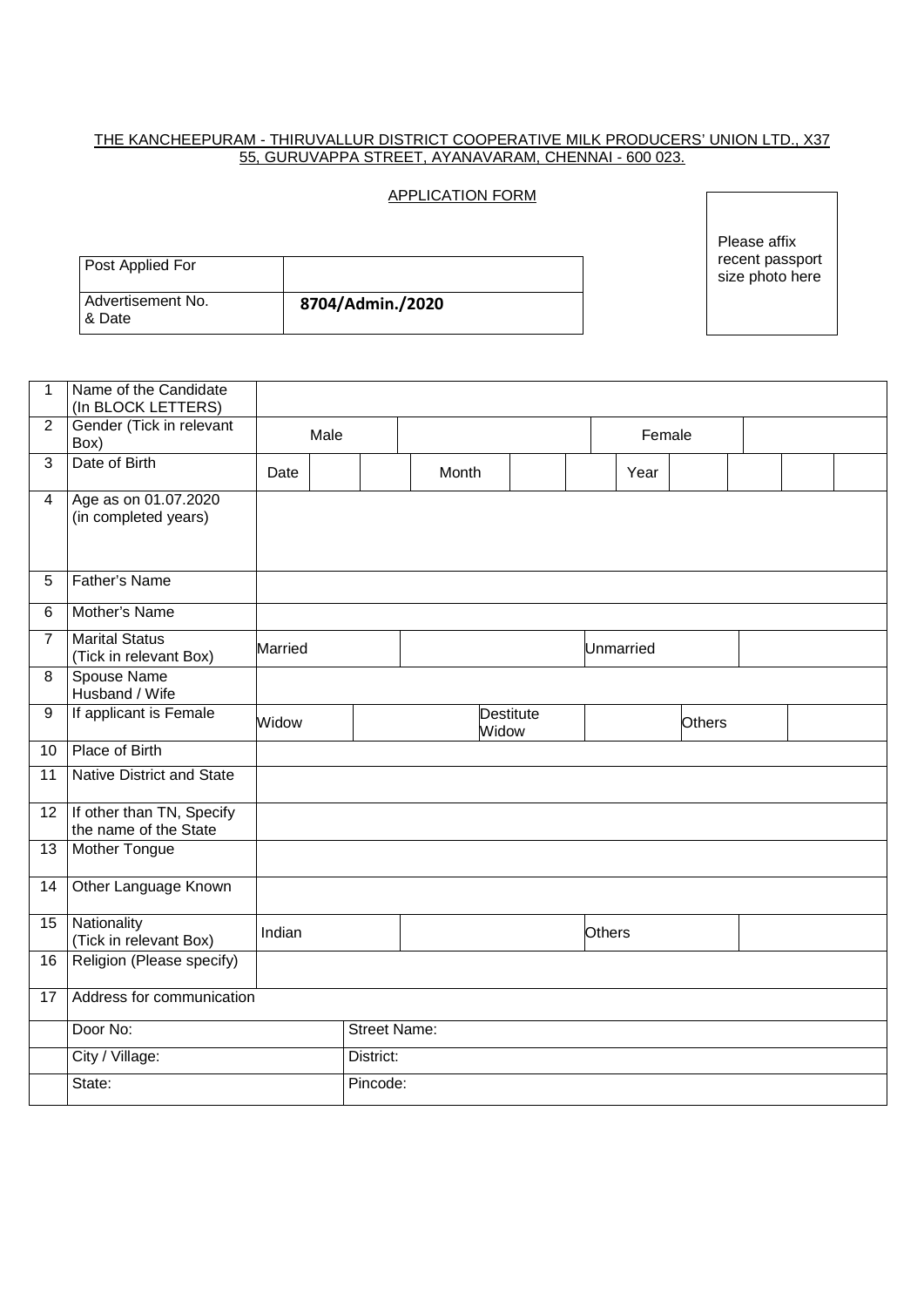| 18              | <b>Permanent Address</b>                                         |                                 |                     |                         |                                   |                                                                                                 |                 |                                                                                                     |                    |  |                                              |       |                                  |                      |         |  |                   |
|-----------------|------------------------------------------------------------------|---------------------------------|---------------------|-------------------------|-----------------------------------|-------------------------------------------------------------------------------------------------|-----------------|-----------------------------------------------------------------------------------------------------|--------------------|--|----------------------------------------------|-------|----------------------------------|----------------------|---------|--|-------------------|
|                 | Door No:                                                         |                                 | <b>Street Name:</b> |                         |                                   |                                                                                                 |                 |                                                                                                     |                    |  |                                              |       |                                  |                      |         |  |                   |
|                 | City / Village:                                                  |                                 | District:           |                         |                                   |                                                                                                 |                 |                                                                                                     |                    |  |                                              |       |                                  |                      |         |  |                   |
|                 | State:                                                           |                                 |                     | Pincode.                |                                   |                                                                                                 |                 |                                                                                                     |                    |  |                                              |       |                                  |                      |         |  |                   |
| 19              | <b>Community Category</b><br>(Please tick in relevant<br>Box)    | <b>OC</b>                       |                     | <b>BC</b>               |                                   | <b>MBC</b>                                                                                      |                 |                                                                                                     | SC                 |  |                                              | SC(A) |                                  | <b>ST</b>            |         |  | <b>DNC</b>        |
| 20              | Name of the Sub Caste                                            |                                 |                     |                         |                                   |                                                                                                 |                 |                                                                                                     |                    |  |                                              |       |                                  |                      |         |  |                   |
| a.              | Community Certificate No.                                        |                                 |                     |                         |                                   |                                                                                                 |                 |                                                                                                     |                    |  |                                              |       |                                  |                      |         |  |                   |
| b.              | Date of Issue                                                    | Date                            |                     |                         |                                   | Month                                                                                           |                 |                                                                                                     |                    |  | Year                                         |       |                                  |                      |         |  |                   |
| c.              | <b>Issuing Authority</b>                                         |                                 |                     |                         |                                   |                                                                                                 |                 |                                                                                                     |                    |  |                                              |       |                                  |                      |         |  |                   |
| d.              | Name of the Taluk                                                |                                 |                     |                         |                                   |                                                                                                 |                 |                                                                                                     |                    |  |                                              |       |                                  |                      |         |  |                   |
| е.              | Name of the District                                             |                                 |                     |                         |                                   |                                                                                                 |                 |                                                                                                     |                    |  |                                              |       |                                  |                      |         |  |                   |
| 21              | Are you a Differently<br>Abled Person?<br>If Yes, please Specify |                                 | Yes                 |                         |                                   |                                                                                                 |                 |                                                                                                     |                    |  |                                              | No    |                                  |                      |         |  |                   |
| $\overline{22}$ | Whether coming under<br>priority? If Yes, tick<br>relevant box   | <b>DW</b>                       |                     | Inter caste<br>marriage |                                   | Ex-Serviceman<br>dependents of<br>Ex-Serviceman,<br>dependants of<br>serving Army<br>personnels |                 | Freedom<br>Burma/<br><b>Fighter and</b><br>Thiyagi for<br>Ceylon<br>Repatriate<br>Tamil<br>language |                    |  | Owner of<br>the land<br>acquired by<br>Govt. |       | <b>Physically</b><br>exclusively | Handicapped<br>Ortho | Orphans |  | Not<br>Applicable |
| a.              | Certificate No.                                                  |                                 |                     |                         |                                   |                                                                                                 |                 |                                                                                                     |                    |  |                                              |       |                                  |                      |         |  |                   |
| b.              | Date of Issue                                                    | <b>Date</b>                     |                     |                         |                                   | <b>Month</b>                                                                                    |                 |                                                                                                     |                    |  | Year                                         |       |                                  |                      |         |  |                   |
| c.              | <b>Issuing Authority</b>                                         |                                 |                     |                         |                                   |                                                                                                 |                 |                                                                                                     |                    |  |                                              |       |                                  |                      |         |  |                   |
| d.              | Name of the District                                             |                                 |                     |                         |                                   |                                                                                                 |                 |                                                                                                     |                    |  |                                              |       |                                  |                      |         |  |                   |
| е.              | Name of the Taulk                                                |                                 |                     |                         |                                   |                                                                                                 |                 |                                                                                                     |                    |  |                                              |       |                                  |                      |         |  |                   |
| 23              | <b>Educational Qualification</b>                                 | Medium of<br><b>Instruction</b> |                     |                         | Name of the<br><b>Institution</b> |                                                                                                 | Year of Passing |                                                                                                     | <b>Total Marks</b> |  | <b>Marks Secured</b>                         |       |                                  | %                    |         |  | Grade / Class     |
| a.              | S.S.L.C                                                          |                                 |                     |                         |                                   |                                                                                                 |                 |                                                                                                     |                    |  |                                              |       |                                  |                      |         |  |                   |
| b.              | $H.S.C (+2)$                                                     |                                 |                     |                         |                                   |                                                                                                 |                 |                                                                                                     |                    |  |                                              |       |                                  |                      |         |  |                   |
| c.              | ITI (2 Years)                                                    |                                 |                     |                         |                                   |                                                                                                 |                 |                                                                                                     |                    |  |                                              |       |                                  |                      |         |  |                   |
| d.              | Diploma                                                          |                                 |                     |                         |                                   |                                                                                                 |                 |                                                                                                     |                    |  |                                              |       |                                  |                      |         |  |                   |
| е.              | Degree (3 Years)                                                 |                                 |                     |                         |                                   |                                                                                                 |                 |                                                                                                     |                    |  |                                              |       |                                  |                      |         |  |                   |
| f.              | Diploma in Co.op.<br>Training.                                   |                                 |                     |                         |                                   |                                                                                                 |                 |                                                                                                     |                    |  |                                              |       |                                  |                      |         |  |                   |
| g.              | Post Graduate Degree                                             |                                 |                     |                         |                                   |                                                                                                 |                 |                                                                                                     |                    |  |                                              |       |                                  |                      |         |  |                   |
| h.              | M.Phil                                                           |                                 |                     |                         |                                   |                                                                                                 |                 |                                                                                                     |                    |  |                                              |       |                                  |                      |         |  |                   |
| i.              | Ph.D                                                             |                                 |                     |                         |                                   |                                                                                                 |                 |                                                                                                     |                    |  |                                              |       |                                  |                      |         |  |                   |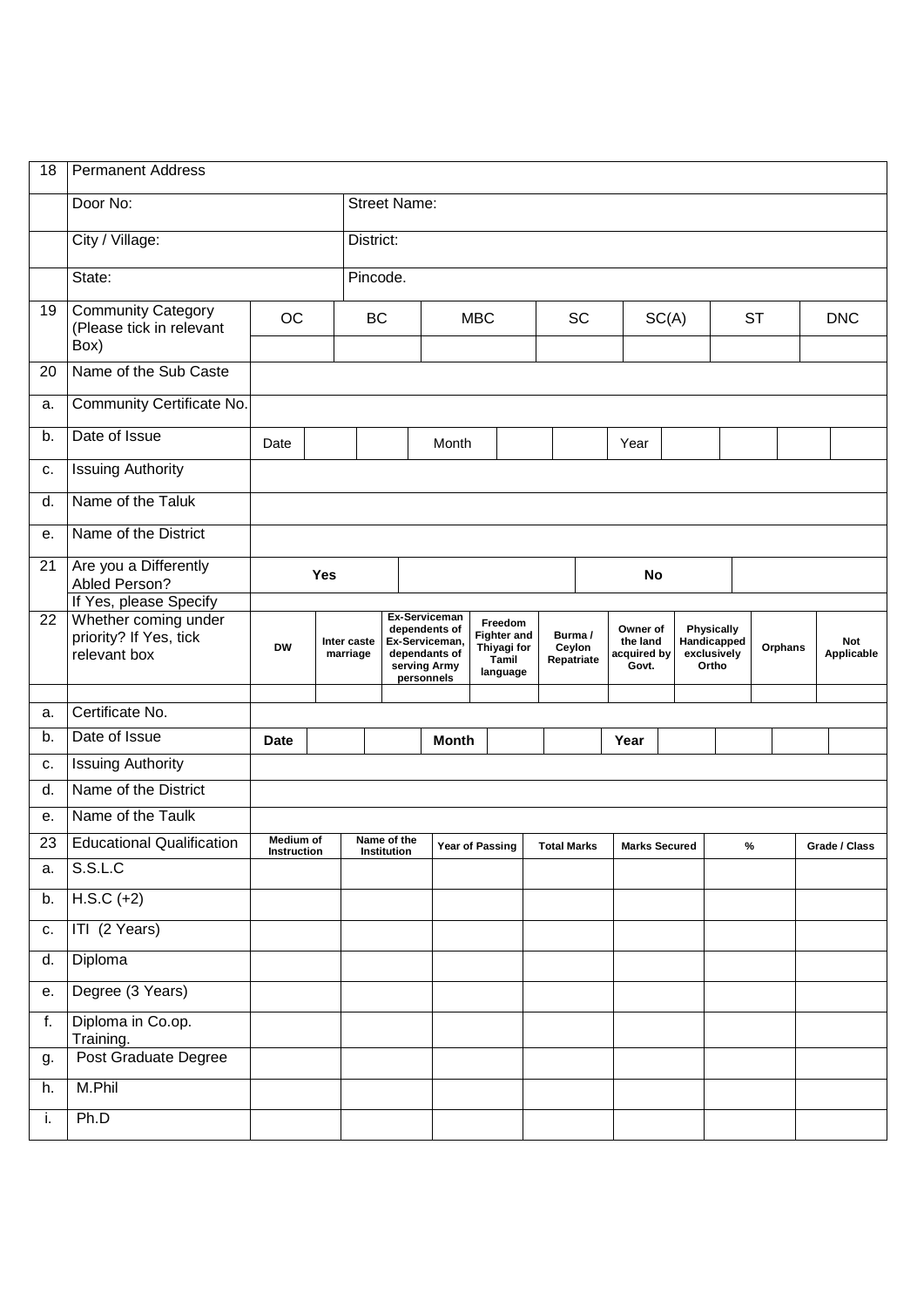| J. | PG Diploma                                                                                                         |                                        |  |             |      |              |                           |      |  |    |
|----|--------------------------------------------------------------------------------------------------------------------|----------------------------------------|--|-------------|------|--------------|---------------------------|------|--|----|
| k. | <b>Others</b>                                                                                                      |                                        |  |             |      |              |                           |      |  |    |
| 24 | <b>Details of Previous</b><br>Employment if any                                                                    | Name and Address<br>of the Institution |  | Designation |      | Scale of pay |                           | From |  | To |
| 25 | Details of Conviction / Punishment /<br>Disqualification / Criminal case,<br>disciplinary proceedings etc., if any |                                        |  |             |      |              |                           |      |  |    |
| 26 | <b>Fee Details</b>                                                                                                 | DD No.                                 |  |             | Date |              | Name of the Bank & Branch |      |  |    |
|    |                                                                                                                    |                                        |  |             |      |              |                           |      |  |    |
| 27 | Mobile No. / Phone No.                                                                                             |                                        |  |             |      |              |                           |      |  |    |

28. Declaration:

I, hereby, declare that all the particulars furnished in this application are true, correct and complete to the best of my knowledge and belief. In the event of any information being found false or incorrect or ineligibility being detected before or after the examination, action can be taken against me by KTDCMPU Ltd.,

Date: Signature of the Candidate

Place: / /2020

Encl: 1.Self attested xerox copies of Certificates

2. Hall Tickets (2 Nos.) - Duly filled and paste passport size photos.

3. Demand Draft

DD drawn in favour of "General Manager, K.T.D.C.M.P.U. Ltd.,"payable at Chennai.

- 4. Self Addressed envelope 3 Nos. (Size 27 x 11 cm)
- 5. Photos 3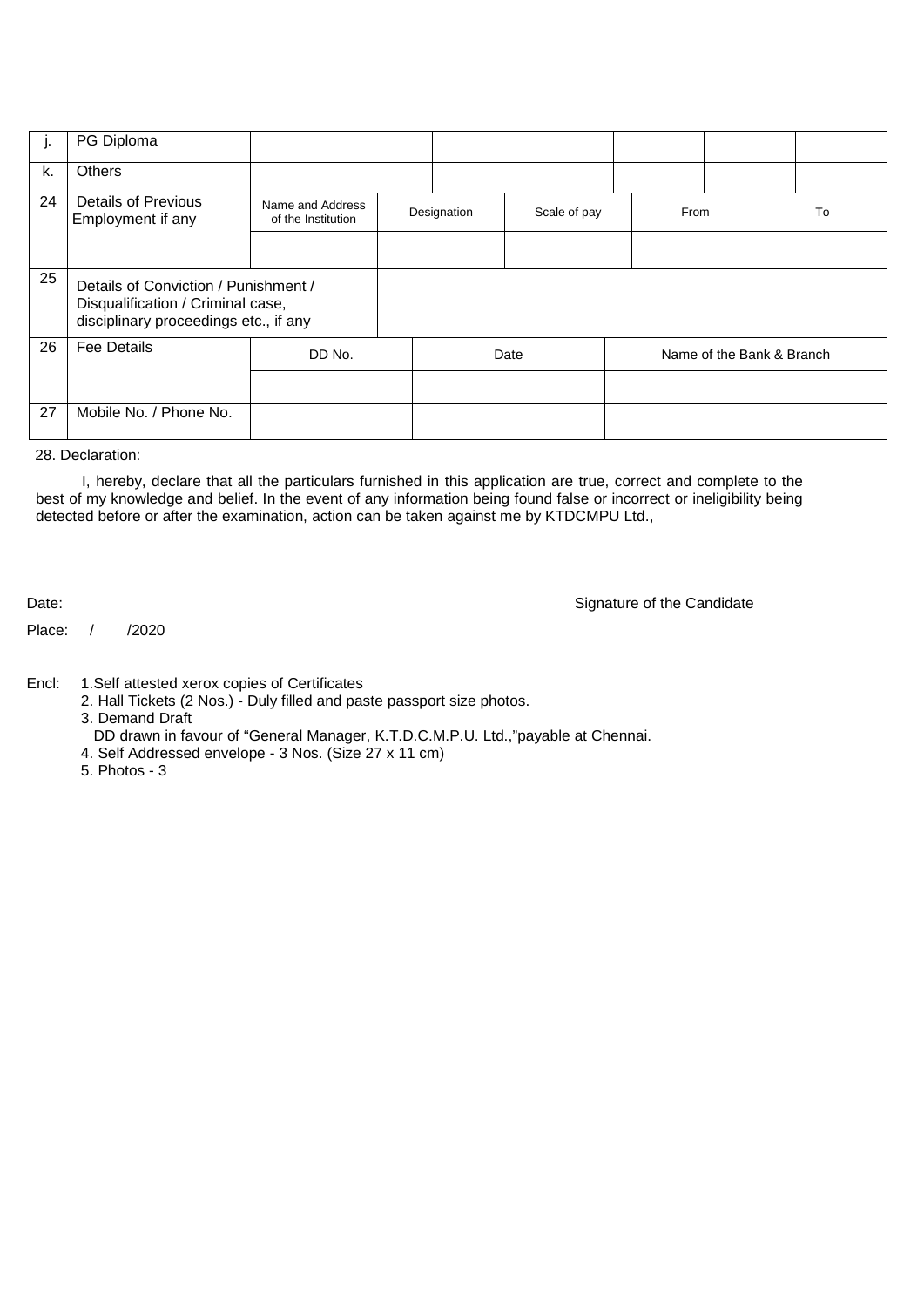#### **Candidate copy**

THE KANCHEEPURAM - THIRUVALLUR DISTRICT CO.OPERATIVE MILK PRODUCERS' UNION LTD., X37, 55, GURUVAPPA STREET, AYANAVARAM, CHENNAI - 600 023.

| <b>HALL TICKET</b>                   |                                                     |
|--------------------------------------|-----------------------------------------------------|
| <b>WRITTEN TEST FOR THE POST</b>     | 2020                                                |
| 1. Roll No.                          | Please affix recent<br>Passport<br>Size Photo here. |
| (will be assigned by the management) |                                                     |
| 2. Name of the Candidate             |                                                     |
| 3. Address of the Candidate          |                                                     |

4. Written test (to be filled by the management)

| Date and time of written test | Venue of the Examination |
|-------------------------------|--------------------------|
|                               | . FN/AN                  |
|                               |                          |

|  |  | Signature of the Candidate |
|--|--|----------------------------|
|--|--|----------------------------|

Authorised Signatory with seal Not below the rank of DM(O).

Important instructions:

1. In the Hall ticket the Roll No. need not be filled up by the applicant at the time of submission and the same will be assigned by the management while sending Hall ticket for appearing written test. Candidate to fill up name and address only. Candidate to sign at demarked space and paste photo and sign across it.

2. Candidates are instructed to bring this Hall ticket for the written test. Candidates without Hall tickets will not be allowed to write the written test.

3. Written test will commence from 10.00 a.m. for the Forenoon session / from 2.30 p.m. for Afternoon session.

4. Candidates appearing for the written test should be present at least half an hour before the commencement of the written test. Candidates coming after 15 minutes of the start of the written test will not be allowed to write the written test.

5. Candidates are permitted to write the answers with Blue or Black ball point pen only.

6. No mobiles and electronic devices will be allowed inside the examination Hall.

7. The candidate should return the Question booklet to the invigilator at the end of the written test. Failure to return the Question booklet will result in non-evaluation of the answers of the candidate.

8. No candidate will be allowed to leave the Examination Hall till the time of closure of the written test.

9. Admission to written test will not confer any right of appointment.

10. Please see Additional information and instructions to candidates-1 and 2 in website www.aavinmilk.com

11. If any error in name and address is noticed, the candidates should intimate promptly to the management before the publication of result for rectification and subsequent request will not be complied with.

12. Candidates should write their Roll No. only in the place prescribed in the question booklet for

Written test. Writing their name or any type of marking other than answers in the booklet will result in non evaluation of the answers in the written test.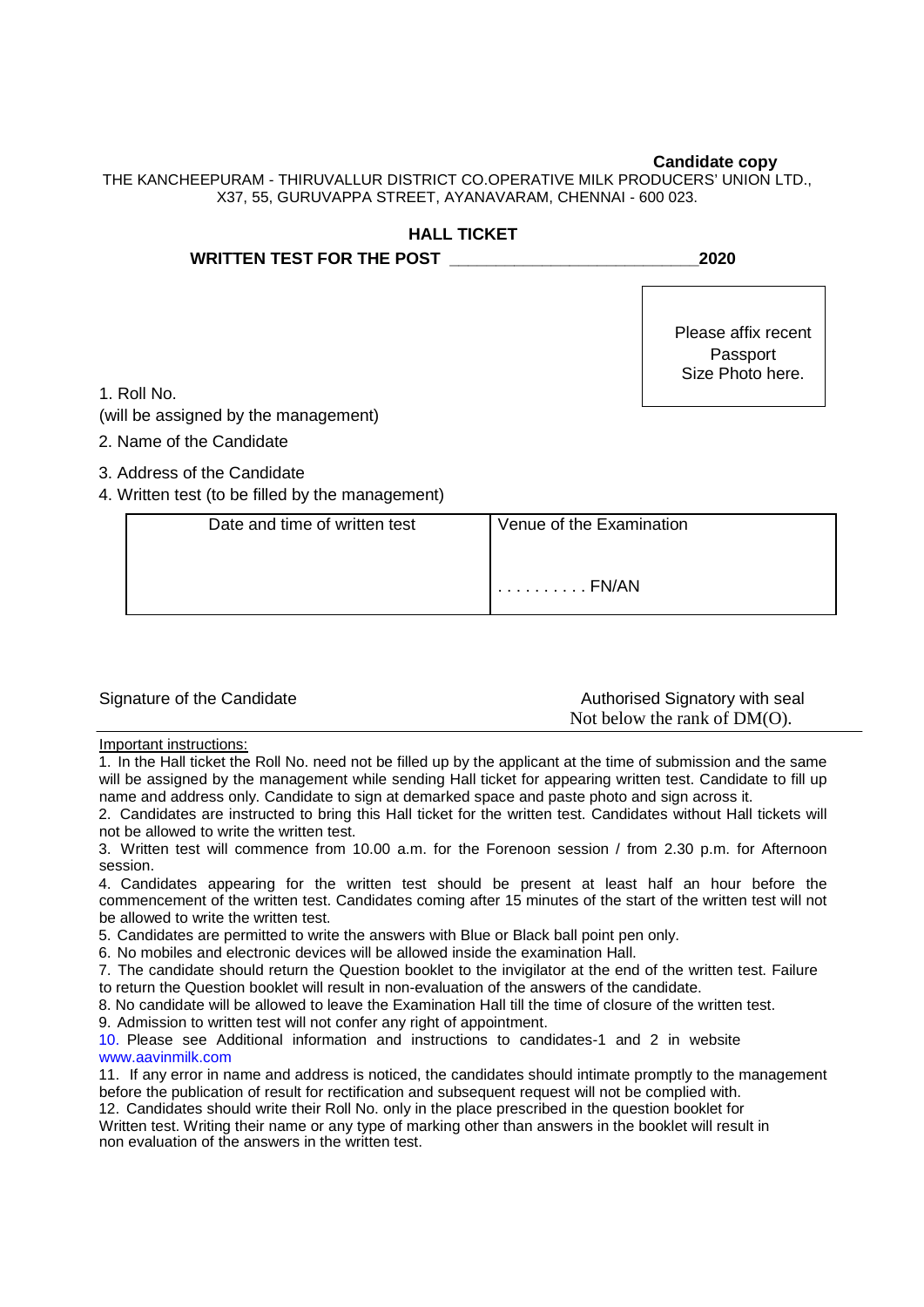#### **Office copy**

THE KANCHEEPURAM - THIRUVALLUR DISTRICT CO.OPERATIVE MILK PRODUCERS' UNION LTD., X37, 55, GURUVAPPA STREET, AYANAVARAM, CHENNAI - 600 023.

# **HALL TICKET WRITTEN TEST FOR THE POST \_\_\_\_\_\_\_\_\_\_\_\_\_\_\_\_\_\_\_\_\_\_\_\_\_\_\_2020** Please affix recent Passport Size Photo here.

1. Roll No.

- (will be assigned by the management)
- 2. Name of the Candidate
- 3. Address of the Candidate
- 4. Written test (to be filled by the management)

| Date and time of written test | Venue of the Examination |
|-------------------------------|--------------------------|
|                               |                          |
|                               |                          |
|                               | . FN/AN                  |
|                               |                          |

| Signature of the Candidate | Authorised Signatory with seal  |
|----------------------------|---------------------------------|
|                            | Not below the rank of $DM(O)$ . |

Important instructions:

1.In the Hall ticket the Roll No. need not be filled up by the applicant at the time of submission and the same will be assigned by the management while sending Hall ticket for appearing written test. Candidate to fill up name and address only. Candidate to sign at demarked space and paste photo and sign across it.

2. Candidates are instructed to bring this Hall ticket for the written test. Candidates without Hall tickets will not be allowed to write the written test.

3. Written test will commence from 10.00 a.m. for the Forenoon session / from 2.30 p.m. for Afternoon session.

4. Candidates appearing for the written test should be present at least half an hour before the commencement of the written test. Candidates coming after 15 minutes of the start of the written test will not be allowed to write the written test.

5. Candidates are permitted to write the answers with Blue or Black ball point pen only.

6. No mobiles and electronic devices will be allowed inside the examination Hall.

7. The candidate should return the Question booklet to the invigilator at the end of the written test. Failure to return the Question booklet will result in non-evaluation of the answers of the candidate.

8. No candidate will be allowed to leave the Examination Hall till the time of closure of the written test.

9. Admission to written test will not confer any right of appointment.

10. Please see Additional information and instructions to candidates -1 and 2 in website www.aavinmilk.com

11. If any error in name and address is noticed, the candidates should intimate promptly to the management before the publication of result for rectification and subsequent request will not be complied with.

12. Candidates should write their Roll No. only in the place prescribed in the question booklet for written test. Writing their name or any type of marking other than answers in the booklet will result in non evaluation of the answers in the written test.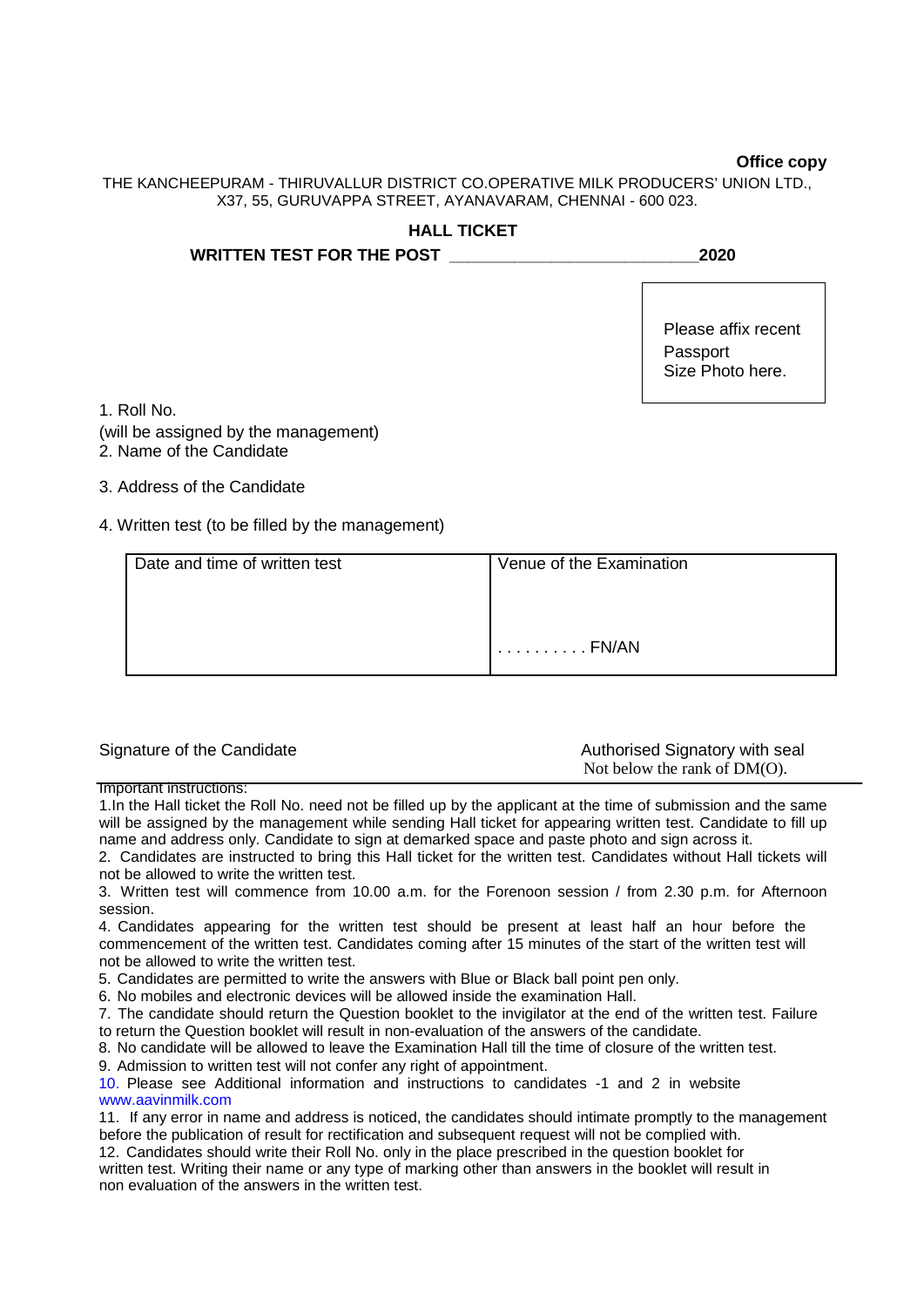# ANNEXURE-II

Format for Envelope for submission of filled in

Applications (Please write following on the envelope)

| APPLICATION FOR THE POST OF---------------------------------- |                                                                                                                                                                     |  |  |  |  |  |
|---------------------------------------------------------------|---------------------------------------------------------------------------------------------------------------------------------------------------------------------|--|--|--|--|--|
| ADVERTISEMENT No. 8704/ Admin./2020                           |                                                                                                                                                                     |  |  |  |  |  |
|                                                               | To                                                                                                                                                                  |  |  |  |  |  |
|                                                               | The General Manager,<br>Kancheepuram-Thiruvallur District Co-operative<br>Milk Producers' Union Ltd.,<br>No.55, Guruvappa Street, Ayanavaram,<br>Chennai - 600 023. |  |  |  |  |  |
| From                                                          |                                                                                                                                                                     |  |  |  |  |  |
|                                                               |                                                                                                                                                                     |  |  |  |  |  |
|                                                               |                                                                                                                                                                     |  |  |  |  |  |
|                                                               |                                                                                                                                                                     |  |  |  |  |  |
|                                                               |                                                                                                                                                                     |  |  |  |  |  |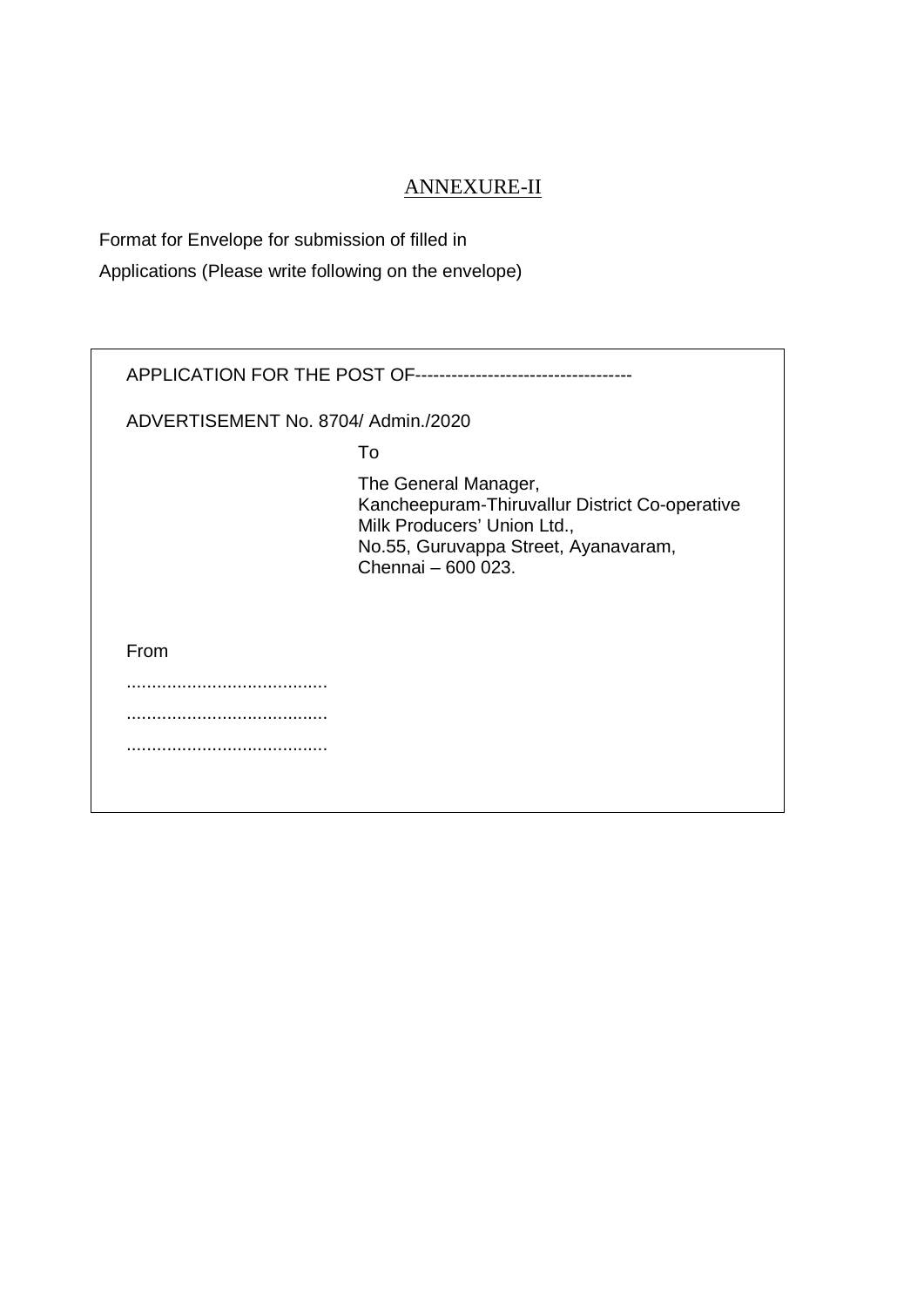## **ANNEXURE - III**

#### THE KANCHEEPURAM - THIRUVALLUR DISTRICT CO.OPERATIVE MILK PRODUCERS' UNION LTD.,

# **"ADDITIONAL INFORMATION AND INSTRUCTIONS TO THE CANDIDATES-1"**

|   | Name of the District Co.operative Milk    | The Kancheepuram-Thiruvallur District   |
|---|-------------------------------------------|-----------------------------------------|
|   | Producers' Union and Address              | Co.operative Milk Producers' Union Ltd. |
|   |                                           | No. 55, Guruvappa Street,               |
|   |                                           | Ayanavaram, Chennai - 600 023.          |
| 2 | Jurisdiction of the District Co.operative | Kancheepuram and Thiruvallur            |
|   | Milk Producers' Union                     | Districts.                              |

3. Name of the Posts and vacancies to be filled up and educational qualification prescribed.

#### **1) Details of Post:**

#### **1) Details of Post:**

| SI. | Name of the post              | <b>Pay Scale</b>   | No. of           | <b>Communal Turn</b> | Qualification                                                 |
|-----|-------------------------------|--------------------|------------------|----------------------|---------------------------------------------------------------|
| No. |                               |                    | <b>Vacancies</b> |                      |                                                               |
| 1.  | Manager(Accounts)             | Rs. 37770/- in Pay | $\mathbf{1}$     | GT (NP)              | Must possess Degree with CA Inter /                           |
|     |                               | Matrix             |                  |                      | ICWA Inter.                                                   |
|     |                               | level -20, S.No. 1 |                  |                      |                                                               |
|     | Manager (Engg)                | Rs. 37770/- in Pay |                  |                      | Must possess a Degree in Electrical                           |
|     |                               | Matrix             |                  | MBC(P)               | Electronics<br>/ Electronics<br>&<br>&                        |
| 2.  |                               | Level 20, S.No. 1  | $\mathbf{1}$     | DNC(P)               | Electrical<br>Instrumentation<br>&<br>$\sqrt{2}$              |
|     |                               |                    |                  |                      | Instrumentation / Electronics and                             |
|     |                               |                    |                  |                      | Communication / Automobile /                                  |
|     |                               |                    |                  |                      | Mechanical<br>Engineering<br>from                             |
|     |                               |                    |                  |                      | recognized University.                                        |
|     | Manager<br>Deputy             | Rs. 35900/- in Pay | $\mathbf{1}$     | MBC(P)               | Must possess Degree with IDD /                                |
| 3.  | (Dairying)                    | Matrix             |                  | DNC(P)               | NDD or post Graduate Degree in                                |
|     |                               | Level 13, S.No. 1  |                  | BC (P) (other        | Dairy Science / Dairying or B.Tech.                           |
|     |                               |                    | $\mathbf{1}$     | than backward        | food<br>Technology /<br>Dairy<br>in                           |
|     |                               |                    |                  | Muslim)              | Technology / Food processing from                             |
|     |                               | Rs. 35900/- in Pay |                  | GT (NP)              | any approved institutions.<br>Must possess Bachelor Degree in |
| 4.  | Manager<br>Deputy<br>(System) | Matrix             |                  |                      | (Information<br>Engineering                                   |
|     |                               | Level 13, S.No. 1  | $\mathbf{1}$     |                      | Technology) / (Computer Science) /                            |
|     |                               |                    |                  |                      | Master of Computer Applications                               |
|     |                               |                    |                  |                      | from a recognized University.                                 |
| 5.  | Deputy Manager                | Rs. 35900/- in Pay | $\mathbf{1}$     | GT (NP)              | Must possess bachelor Degree in                               |
|     | (Civil)                       | Matrix             |                  |                      | Civil Engineering.                                            |
|     |                               | Level 13, S.No. 1  |                  |                      |                                                               |
| 6.  | <b>Extension Officer</b>      | Rs. 20600/- in Pay |                  | (Exclusively)        | Must be a graduate in any<br>1.                               |
|     | $Grade - II$                  | Matrix             | 4                | Kancheepuram-        | discipline and have passed in                                 |
|     |                               | Level 10, S.No. 1  |                  | Thiruvallur          | Cooperative Training and                                      |
|     |                               |                    |                  | Districts Co-        | completion of 10 years of                                     |
|     |                               |                    |                  | operative Milk       | service in MPCS.                                              |
|     |                               |                    |                  | Producers'           | (or)                                                          |
|     |                               |                    |                  | society              | A pass in 10 <sup>th</sup> std. / SSLC<br>1.                  |
|     |                               |                    |                  | employees only       | exam or its equivalent and                                    |
|     |                               |                    |                  | $(**)$               | have passed in Cooperative                                    |
|     |                               |                    |                  |                      | Training with 15 years'                                       |
|     |                               |                    |                  |                      | experience in MPCS.                                           |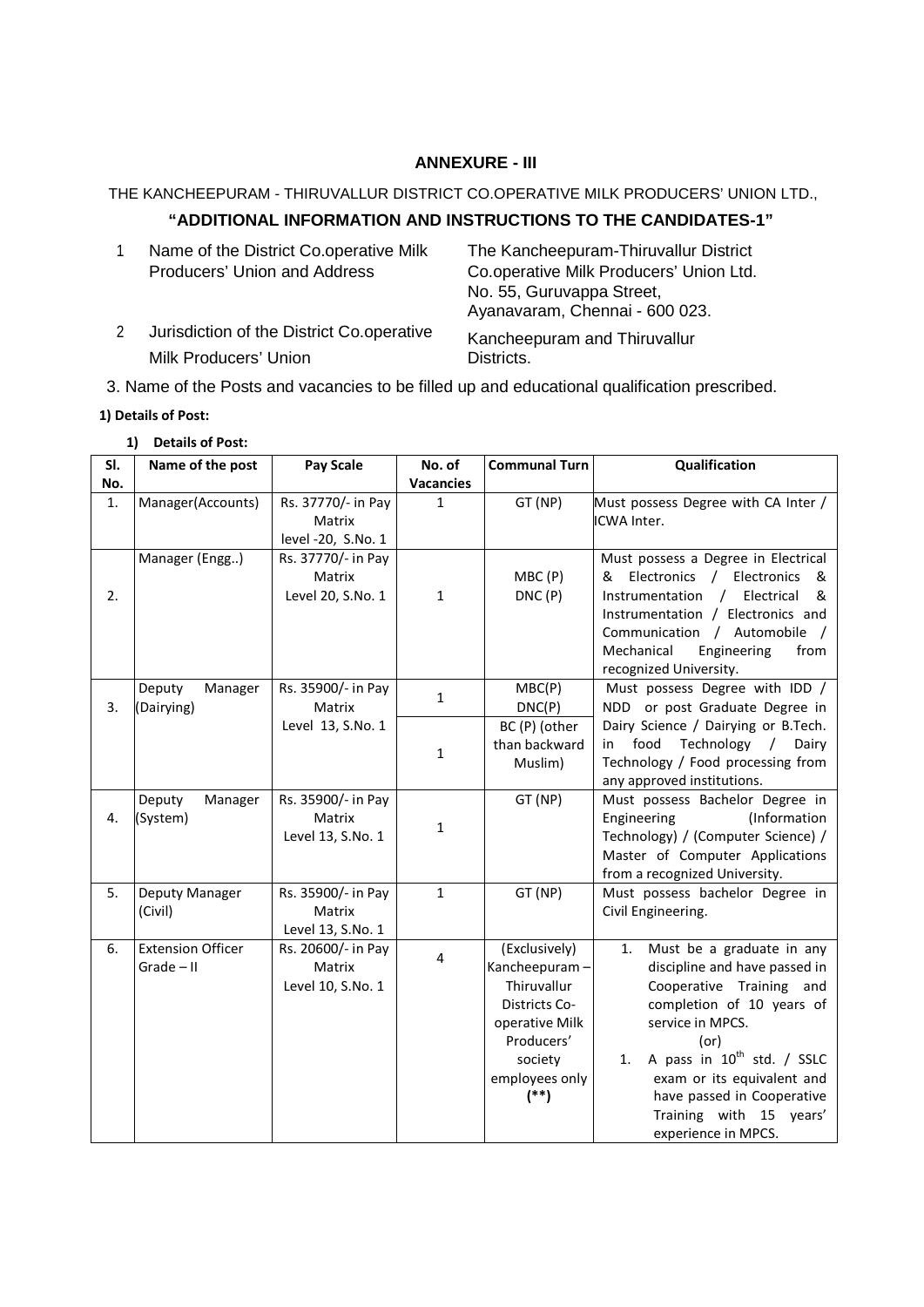|     |                               |                                                   |                |                                             | Should<br>remaining<br>2.<br>have<br>service of minimum 5 years.<br>Exemption for holders of<br>degree in B.A (Co.op) or<br>B.Com (Co.op) from passing<br>Co-operative Training.                                                                                                                       |  |
|-----|-------------------------------|---------------------------------------------------|----------------|---------------------------------------------|--------------------------------------------------------------------------------------------------------------------------------------------------------------------------------------------------------------------------------------------------------------------------------------------------------|--|
| 7.  | Technician (Boiler)           | Rs. 19500/- in Pay<br>Matrix<br>Level - 8 Sl.No.1 | $\mathbf{1}$   | SCA (P)<br>SCA (NP)<br>SC                   | 1)<br>Pass in VIII Std.<br>2) Must possess Boiler Attendant<br>Certificate Gr.II / Gr.III issued by<br>the Director of Boiler, Chennai to<br>operate boilers as per the norms<br>prescribed by the authority.                                                                                          |  |
| 8.  | Technician<br>(Refrigeration) | Rs. 19500/- in pay<br>matrix level 8,<br>S.No.1   | $\mathbf{1}$   | MBC(P)<br>DNC(P)                            | 1) Pass in SSLC, or its equivalent.<br>2) ITI Certificate in Refrigeration &<br>Air conditioner Mechanic with<br>NTC (or) Diploma in Mechanical<br>Engineering.                                                                                                                                        |  |
|     |                               |                                                   | $\overline{2}$ | GT(P)                                       |                                                                                                                                                                                                                                                                                                        |  |
| 9.  | Senior Factory<br>Assistant   | Rs. 15700/- in pay<br>matrix level 1,<br>S.No. 1  | 1              | BC(P)<br>(other than<br>backward<br>Muslim) | Must have passed +2<br>(or)<br>Must possess ITI in any trade.                                                                                                                                                                                                                                          |  |
|     |                               |                                                   | $\mathbf{1}$   | MBC / DNC (NP)                              |                                                                                                                                                                                                                                                                                                        |  |
| 10. | DRIVERS (H.V.D)               | Rs. 19500/- in pay<br>matrix level 8,<br>S.No. 1  | $\mathbf{1}$   | GT(P)                                       | Only in case of non-availability of<br>eligible internal candidates.<br>1. Must have passed VIII std.,<br>or its equivalent.<br>Must be in possession of<br>2.<br>valid Driving License to drive<br>Heavy Vehicles.<br>Must possess a minimum 3<br>3.<br>years' experience as Heavy<br>Vehicle Driver. |  |
| 11. | DRIVERS (L.V.D)               | Rs. 19500/- in pay<br>matrix level 8,             | 1              | GT(P)                                       | Only in case of non-availability of<br>eligible internal candidates.<br>Must have passed VIII - std.,<br>1.<br>Must be in possession of a<br>2.<br>valid Driving License to drive<br>Light Vehicles.<br>Must have minimum 3 years'<br>3.<br>experience as Light Vehicle<br>Driver.                     |  |
|     |                               | S.No. 1                                           | $\mathbf{1}$   | SCA (P) / SCA<br>(NP) / SC                  |                                                                                                                                                                                                                                                                                                        |  |

**Place of posting: Chennai, Kancheepuram & Thiruvallur Districts.** 

**\*\*** Extension Officer Grade – II – Candidates now working in Co-operative Milk Producers' Societies in the area of operation of the Kancheepuram – Thiruvallur District Co-operative Milk Producers' Union Ltd., Kancheepuram and Thiruvallur Districts only can apply for the post are marked and others need not apply. Candidates should enclosed copy of the Board resolution for working in MPCS.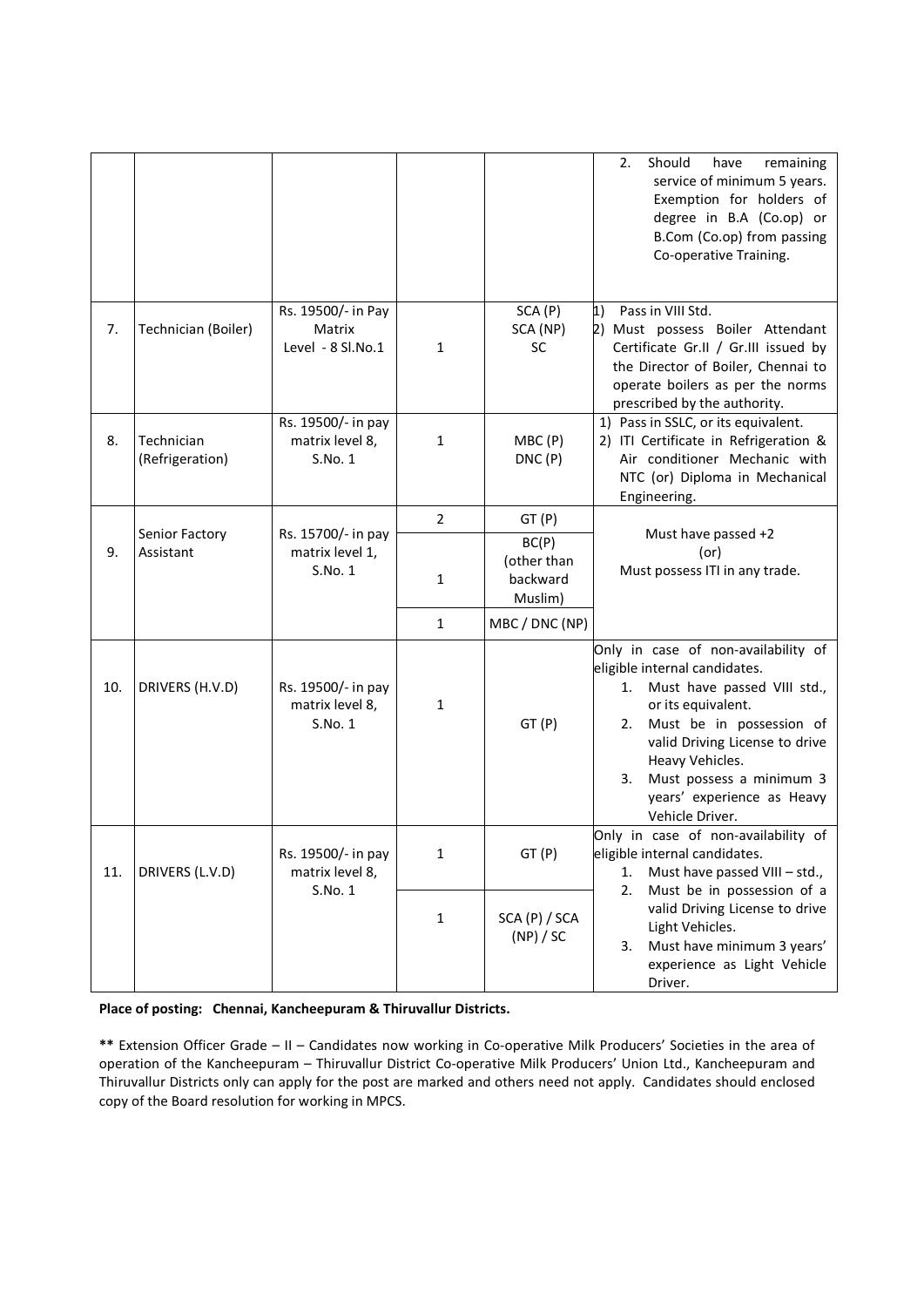| SI.No. | Name of the Post              |              | SC/SCA/ST   MBC/DNC/BC | OC           |
|--------|-------------------------------|--------------|------------------------|--------------|
| 1.     | Manager (Accounts)            | No age limit | No age limit           | 30 years     |
| 2.     | Manager (Engineering)         | No age limit | No age limit           | 30 years     |
| 3.     | Deputy Manager (Dairying)     | No age limit | No age limit           | 30 years     |
| 4.     | Deputy Manager (System)       | No age limit | No age limit           | 30 years     |
| 5.     | Deputy Manager (Civil)        | No age limit | No age limit           | 30 years     |
| 6.     | Extension Officer - Gr. II ** | No age limit | No age limit           | No age limit |
| 7.     | Technician (Boiler)           | 35 years     | 32 years               | 30 years     |
| 8.     | Technician (Refrigeration)    | 35 years     | 32 years               | 30 years     |
| 9.     | Senior Factory Assistant      | 35 years     | 32 years               | 30 years     |
| 10.    | Driver (Heavy vehicle driver) | 35 years     | 32 years               | 30 years     |
| 11.    | Driver (Light vehicle driver) | 35 years     | 32 years               | 30 years     |

4. Age for Recruitment (as on  $1^{st}$  January /  $1^{st}$  July)

Relaxation up to 10 years for differently abled candidates for all categories.

# 5. No. of application to be sent:

**If the candidate applies for more than one post. He / She should send separate application for each post.** The filled in application, complete in all respects along with Xerox copies of required documents and other enclosures should be sent to the address mentioned in the advertisement either by Registered Post or Speed Post. If sent by any other mode, it is the responsibility of the candidate to ensure the receipt of the application in the office before the last date mentioned in the advertisement. Management will not be responsible for postal delay, if any. The envelope containing the application should mention the post to which the application relates and should be written in the format indicated below:-

# 6. Mode of Payment of Examination Fee:

Payment of fee should be made by way of demand draft only, drawn in favour of **"General Manager, K.T.D.C.M.P.U. Ltd.," payable at Chennai.** Demand Draft can be drawn in any one of the Nationalized Banks / Co-operative Banks and examination fees for each post should be remitted separately. **Any other modes of payment like cheque, postal order and cash will not be accepted.**

#### **7. a) Procedure of Selection for the post of Manager (Accounts), Manager (Engineering), Deputy Manager (Dairying), Deputy Manager (System), Deputy Manager (Civil), Extension Officer Gr.II, Technician (Refrigeration) and Senior Factory Assistants.**

The selection will be made in two successive stages, viz.

i) Written Examination - Objective type questions on English knowledge, Test of Reasoning and Quantitative Aptitude, General Knowledge and subject knowledge.

ii) Oral Test in the form of an interview in respect of candidates who have secured top marks in the written test.

| SI.No. | <b>Details</b>      | <b>Marks</b> |
|--------|---------------------|--------------|
|        | <b>Written Test</b> | 85           |
|        | <b>Oral Test</b>    | 15           |
|        | Total               | 100          |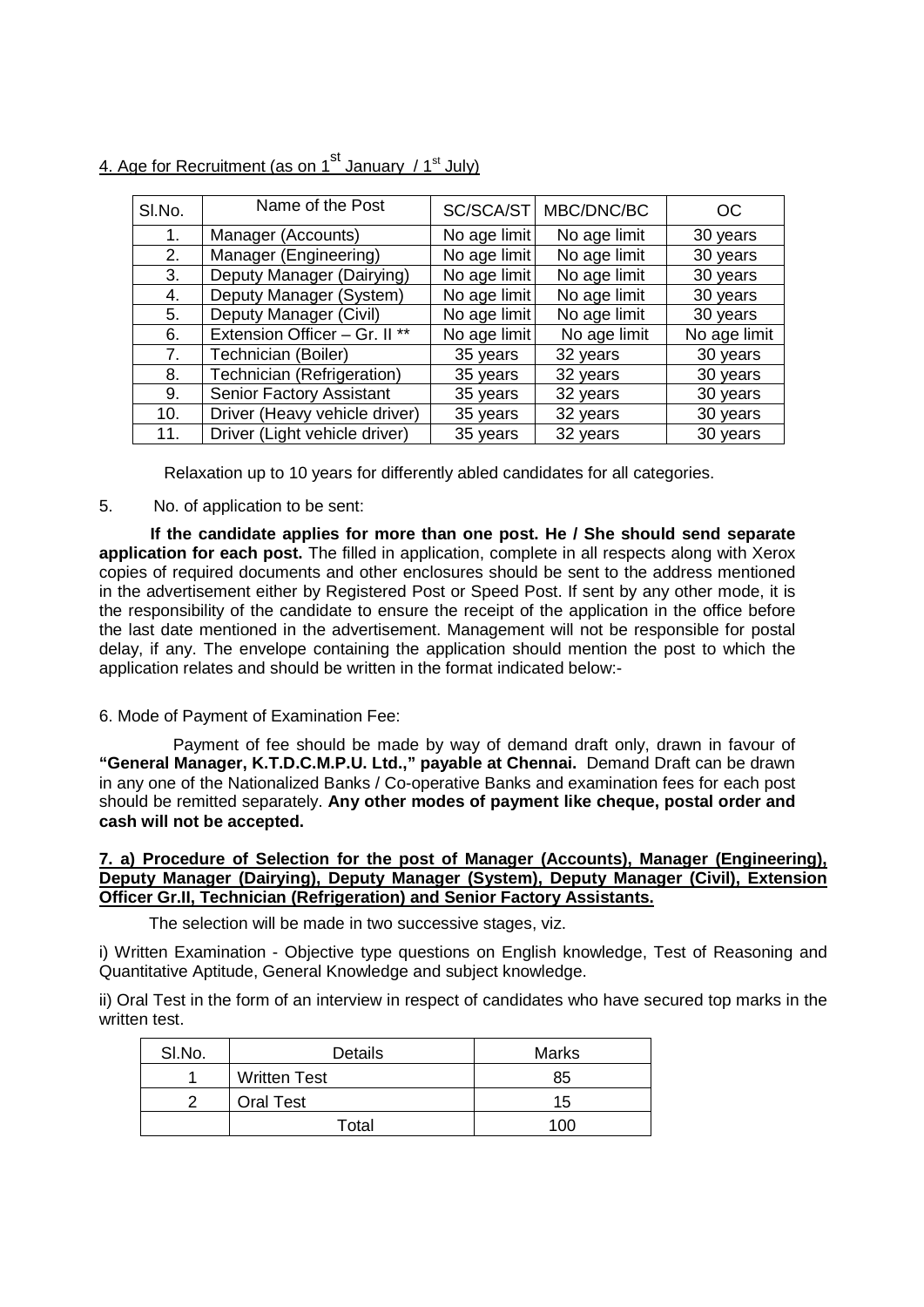# **7. b): Procedure of Selection for the post of Technician (Boiler), Driver (Light Vehicle Driver) and Driver (Heavy vehicle driver)**

- i) For the post of Technician (Boiler) selection will be based on on oral test only.
- ii) For the post of Driver (HVD / LVD), selection will be based on testing of their driving ability only.

# 8. Written Test:

a) There will be a written test for the selection of post. In the Hall ticket, the Roll No. need not be filled up by the applicant at the time of submission of applications. Hall ticket duly authorised by the authority will be communicated mentioning the Roll No. date, time and venue of the written test.

# b).Qualification in Tamil:

Every candidate on the date of the Notification for the post should possess and adequate knowledge in Tamil.

Explanation: For this purpose a person will be deemed to possess and adequate knowledge in Tamil:-

a) In the case of a post for which the educational qualification prescribed is the minimum General Educational Qualification and above. He / She must have passed the SSLC Public Examination with Tamil Medium.

(OR)

b) The Candidate should pass the Tamil Language proficiency test, conducted by the Tamilnadu Public Service Commission within 3 years from the date of entry into service.

# 9.Community Certificate:

In the case of an applicant who claims to be a member of SC/SC (A) or ST or MBC/DC or BC (other than BCM) or BCM, a certificate from the following authority noted against each should be produced in the form as specified in G.O.Ms.No.781, Revenue Department, Dated 2<sup>nd</sup> May 1988.

| Name of the Community                                                    | Competent authority to issue the Certificate                                                           |  |  |
|--------------------------------------------------------------------------|--------------------------------------------------------------------------------------------------------|--|--|
| S.C.                                                                     | R.D.O./ Asst.Collector/ Sub Collector / Personal                                                       |  |  |
|                                                                          | Assistant (General) to the Collector of Chennai / District                                             |  |  |
|                                                                          | Adi-Dravidar Welfare Officer.                                                                          |  |  |
| SC/SC (A)                                                                | Taluk Tahsildar                                                                                        |  |  |
| MBC/DC, BC (Other than Muslim)                                           | Revenue Officer not lower in rank than a Tahsildar or                                                  |  |  |
| and BCM                                                                  | Headquarters Deputy Tahsildar or Special Deputy<br>Tahsildar appointed to issue Community Certificate. |  |  |
|                                                                          | Additional Head Quarters Deputy Tahsildar and Zonal                                                    |  |  |
|                                                                          | Deputy Tahsildar.                                                                                      |  |  |
| Thottia<br>Naicker<br>(including)                                        |                                                                                                        |  |  |
| Rajakambalam, Gollavar, sillavar,<br>Thockalavar, sillavar, Thockalavar, |                                                                                                        |  |  |
| Thozhuva Naicker and Erragollar)                                         | Head Quarters Deputy Tahsildar.                                                                        |  |  |
| included in the list of MBC/DC                                           |                                                                                                        |  |  |
|                                                                          |                                                                                                        |  |  |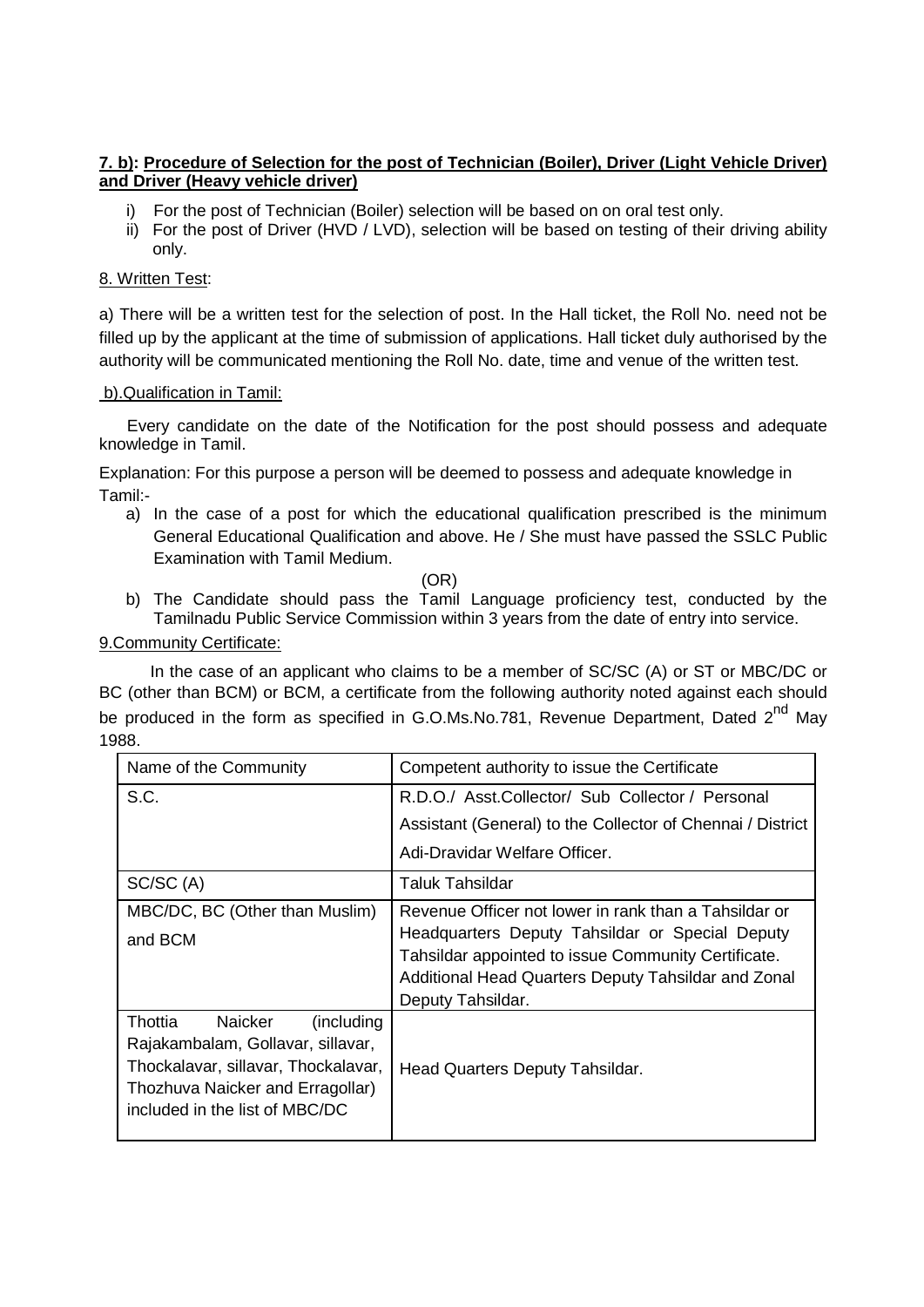Community Certificate should have been issued by the competent authorities referred to above, in whose jurisdiction the candidate claims to have permanent residence. The Certificate obtained by the candidates in the form other than the one prescribed in G.O.Ms.NO.781, Revenue Department, Dated:2<sup>nd</sup> May 1988 and solely based on the entries in SSLC or Transfer Certificate or other School/ College records will not be accepted.

Candidates are warned that if the Community recorded in the certificate produced by them from the competent authority is not included in the list of Scheduled Castes, Scheduled Tribes, Most Backward Classes/De-notified Communities or Backward classes, they will not be considered as belonging to Scheduled Caste, Scheduled Tribes or Backward Classes/ De-notified communities or Backward Classes as the case may be. They will, in that case, be considered only under "Others" and if they are not qualified to be considered under "Others". Their applications will be rejected.

#### 10. Priority Certificate:

In the case of an applicant who claims priority under "Priority Category" a Certificate from the following authority noted against each should be produced in the form as specified.

| Order of Priority                      | Competent authority to issue the Certificate     |
|----------------------------------------|--------------------------------------------------|
| 1. Destitute Widow                     | R.D.O./Asst.Collector/ Sub-Collector/ Personal   |
|                                        | Assistant (General) to the Collector of Chennai/ |
|                                        | District Adi-Dravidar Welfare Officer.           |
| 2. Inter caste marriage (one of spouse | Tahsildar                                        |
| should belongs to Hindu Adi            |                                                  |
| Dravida)                               |                                                  |
| 3.Ex-Servicemen, Dependants<br>οf      | Assistant Director, Ex-Servicemen Office, for    |
| Serving Military Service personnel's.  | serving ex-servicemen Commandant, Army           |
|                                        | Headquarters.                                    |
| 4. Freedom Fighter- Tamil language     | Tahsildar                                        |
| (only sons and daughters)              |                                                  |
| 5. Burma/Ceylon Repatriates            | Tahsildar                                        |
| 6.Owners of land acquired<br>by        | Tahsildar                                        |
| Government                             |                                                  |
| 7. Physically handicapped exclusively  | Competent Medical Authority.                     |
| Ortho                                  |                                                  |
| 8.Orphans                              | Tahsildar, Institutions concerned.               |

Candidates claiming priority under Priority Category should submit the Certificates issued by the competent authority only. The Certificates issued by other than competent authority will not be considered. They will in that case be considered under non-priority category only.

# 11. Disqualification Debarment:

(A) Disqualification:

i. If a candidate attempt s to canvas to bring influence on the authorities concerned or any member of the Committees personally/ by letter/ through relatives, friends, patrons, officials or other persons.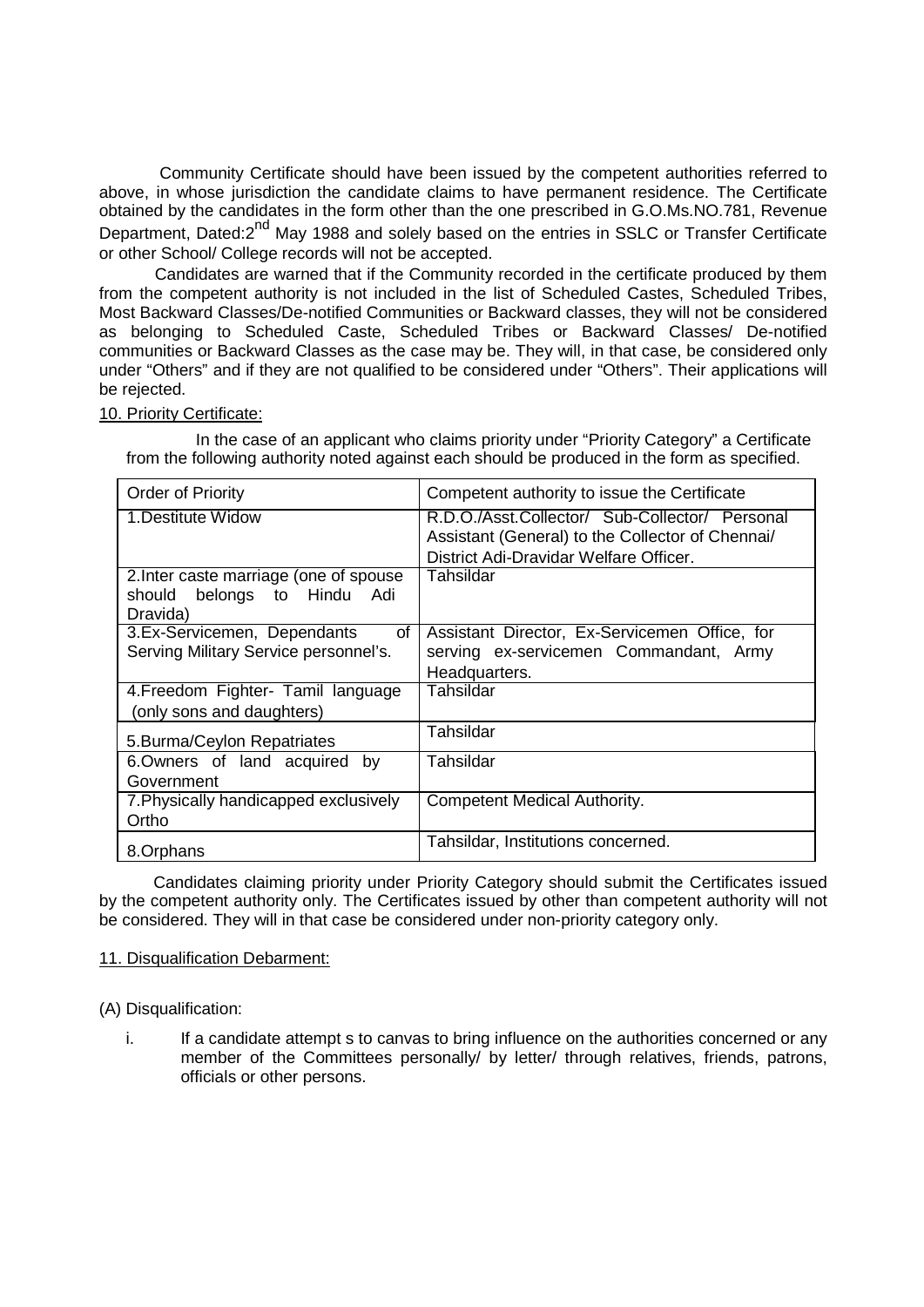- ii. If a candidate appeals to examiner in the answer books to value liberally/ award more marks/ be sympathetic etc.
- iii. If a candidate writes anything unconnected to the question or any irrelevant/ impertinent matter.
- iv. Candidates should write their Roll No. only in the place prescribed in the question booklet for written test. Writing their name or any type of marking other than answers anywhere in the booklet for written test. Writing their name or any type of marking other than answers anywhere in the booklet will result in non evaluation of the answers in the written test.
- (B) Debarment:
	- a) If the applicant attempts any tampering, alteration with the documents or certificates, he is liable to be debarred from appearing for any of the selections and examinations conducted by the Management and consequently from entry into service.
	- b) i) Candidates furnishing false particulars in the matter of qualification or the nature of pass in various subjects, experience gained, their religion or community etc.
	- c) ii)Suppression of materials information regarding.
		- a) Employment in Government or Local Bodies, Public Corporations etc.
		- b) Information regarding arrest, convictions/ debarment/ Disqualification by any recruiting agency, criminal or any disciplinary proceeding initiated or finalised, participation in agitation or any political Organisation, candidature in election for Parliament/ State Legislature/ Local Bodies etc., if any, should also be furnished to the Management at the time of application i.e. the details thereof, originals of the judgement of Acquittals order/ or G.O. dropping further action in Departmental proceedings or any document that may prove the suitability of such candidates for an appointment must be produced at the stage/ time of Certificate Verification.
		- c) Making false or vexatious allegations against the Management in petitions addressed to it or any other authority, will be viewed seriously and that the candidate responsible for such act will be debarred from appearing for the written test and selections by the Management permanently or for such a period as the Management may decide.
		- d) Candidates resorting to any malpractices in the examination hall such as
			- i. Copying from another candidate in the examination hall.
			- ii. Permitting others to copy from his answer book.
			- iii. Copying from unauthorized books or Notes which are printed/ type written /written will also lead to debarment of the candidate for such a period as the Management may decide.
		- e) Their admission at all the stages of examination for which they are admitted by the Management viz. (written) Examination and oral Test will be purely provisional, subject to their satisfying the prescribed eligibility conditions. If on verification any time before or after the (Written) Examination and oral test, it is found that they do not fulfill any of the eligibility conditions; their candidature for the examination will be cancelled by the Management.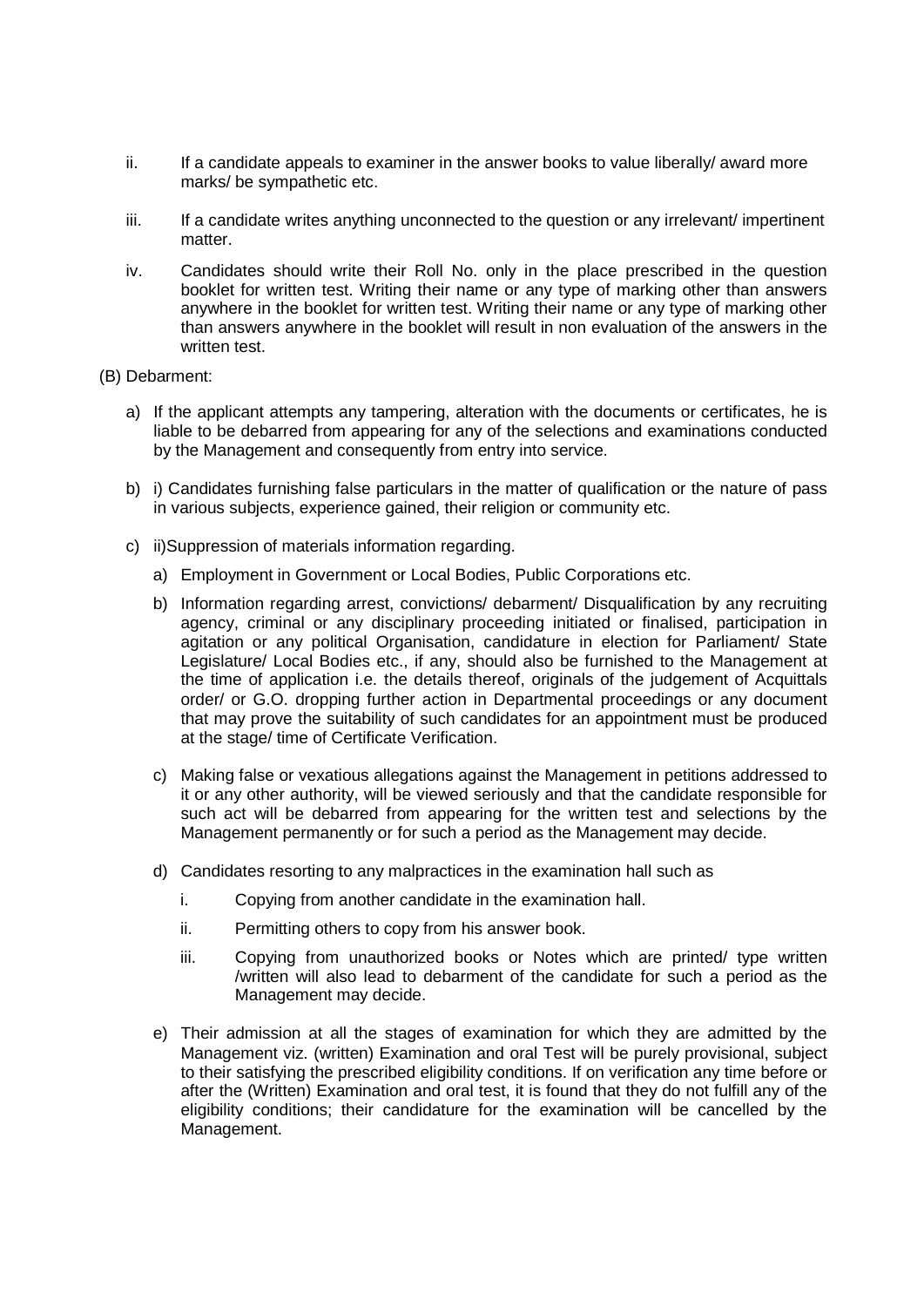#### (C) Mobile Phones and Other Articles Banned:

- i. Do not bring into the Examination Hall any article such as books, notes loose sheets, electronic or any other type of calculators, mathematical and drawing instruments, log Tables, stencils of maps, slide rules, Test Books and rough sheets etc.
- ii. Mobiles phones, or any other communication devices are not allowed inside the premises where the examination is being conducted. Any infringement of these instructions shall entail disciplinary action including ban from participation in future examination.
- iii. Candidates are advised in their own interest not to bring any of the banned items including mobile phones/ electronic devices to the venue of the examination, as arrangements for safekeeping cannot be assured.

#### Other conditions:

- i. Selection of candidates by Management carries with it no guarantee of actual appointment.
- ii. The Number of vacancies advertised is only approximate and is liable to modification.
- iii. Any claim by a candidate that he/ she has obtained a higher or additional qualification

made after the submission of an application will not be entertained.

- iv. The claims of the candidates with regard to the date of birth, educational/ technical qualifications and community are accepted only on the information furnished by them in their applications. Their candidature therefore will be provisional and subject to the Management satisfying itself, about their age, educational/technical qualifications, community etc. Mere admission to the interview or inclusion of name in the list will not confer on the candidates any right for appointment. The candidature is therefore, provisional at all stages and the Management reserves the right to reject any candidature at any stage, even after the selection has been made.
- v. The candidature of candidates, if found ineligible, shall stand cancelled even after declaration of their result.
- vi. A candidate found by the Management qualified to complete for the appointment must be prepared to appear when summoned before the Management at the place notified at their own expense.

#### 12.Payment of T.A. & D.A.

Candidate is not entitled is not entitled for travelling allowance and Dearness Allowance.

#### 13.Probation:

Candidates selected and appointed to a post should undergo probation prescribed for the post.

At any time before the end of the prescribed period of probation, the probation of a candidate appointed may be terminated and he may be discharged from the service.